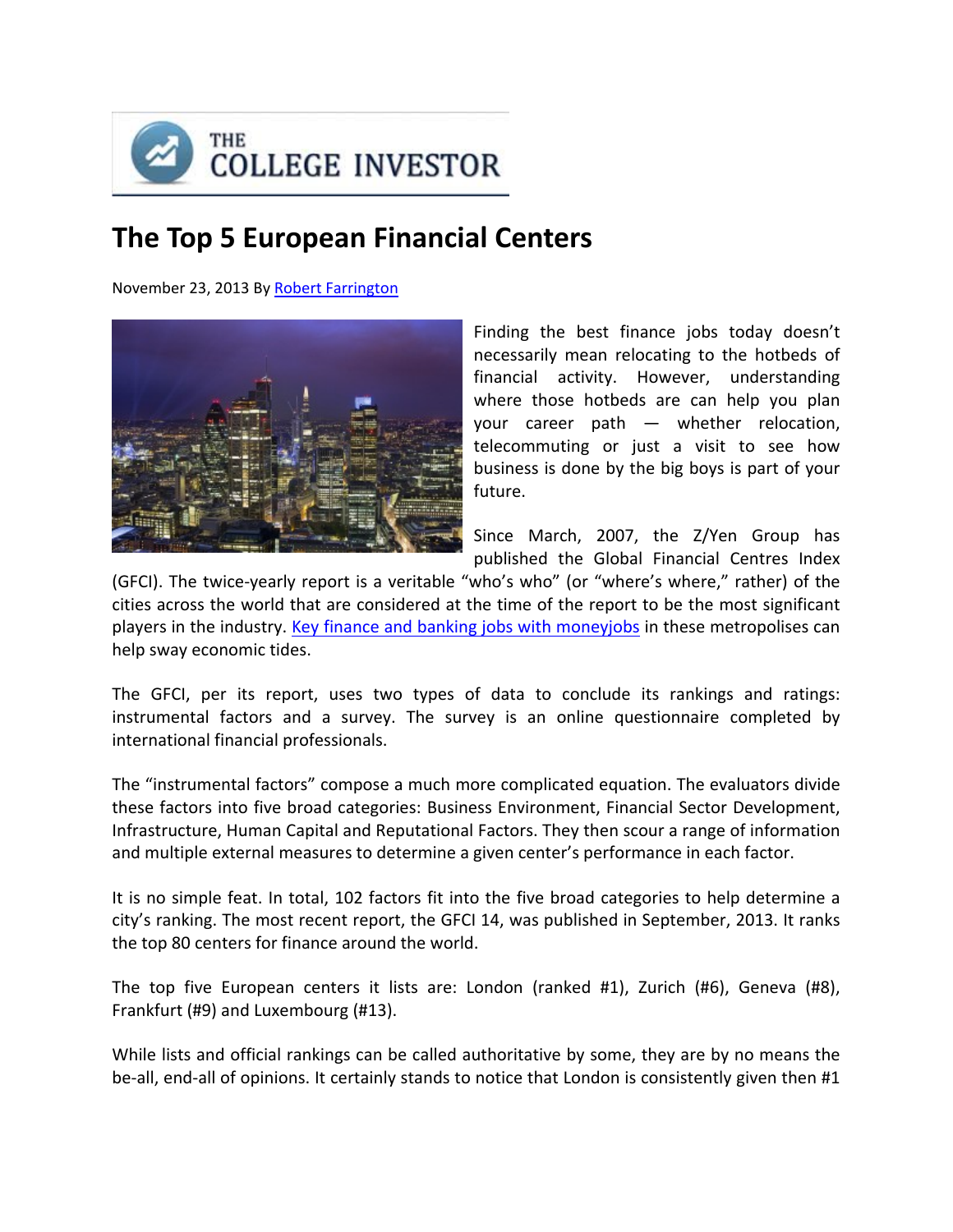spot on the GFCI, but experts in finance and finance jobs differ on which other European cities come after it.

We spoke to working professionals and had them give some of their thoughts on why London is number one, and what other European cities should be in the top five.

## **London**

"It is, and has been, the center of the financial universe for all European, Middle Eastern, and North African financial decision making," says Roy Cohen, career coach and author of "The Wall Street Professional's Survival Guide" (Financial Times Press, 2010). "Some would argue that London is even more important than [New York City]. It has the benefits of proximity and language which offer significant versatility."

John Boyd, principal at the Boyd Company, a location consulting services firm that has worked for over 35 years with clients such as PNC Bank, Visa International, and JP Morgan Chase, puts it a little more simply: "Virtually all of the large international banks and brokerage firms maintain a significant presence in London," he says

Finally, Bethel University's MBA Program Director and Associate Professor of Business Duncan J. Campbell adds that London is number one because of its "close linkage to US financial markets; light regulation; [and] strong reach into Asian markets as a consequence of Empire."

## **Paris**

Though the GFCI ranked Paris number  $29$  – between Jersey, England, and Osaka, Japan – others feel the contribution of Paris' finance jobs warrant a higher spot. "There are a large number of global financial institutions with headquarters based in Paris," says Cohen.

Boyd offers an interesting prediction for the City of Lights. "I expect France to rebound with a Sarkozy comeback and more pro‐growth policies. Our clients in France are weary of Hollande and his policies," he says, referring to the current and former Presidents.

## **Madrid**

Though the GFCI ranked it number 54 most recently, Spanish‐speaking applicants seeking new finance jobs might find an upcoming hotspot in Madrid, at least according to one pro. "Historically," shares Cohen, "a number of Spanish financial institutions have made it to the list of the top 20 global banks. With the meltdown in the economy and the financial crisis there, banks remain both a problem and an opportunity."